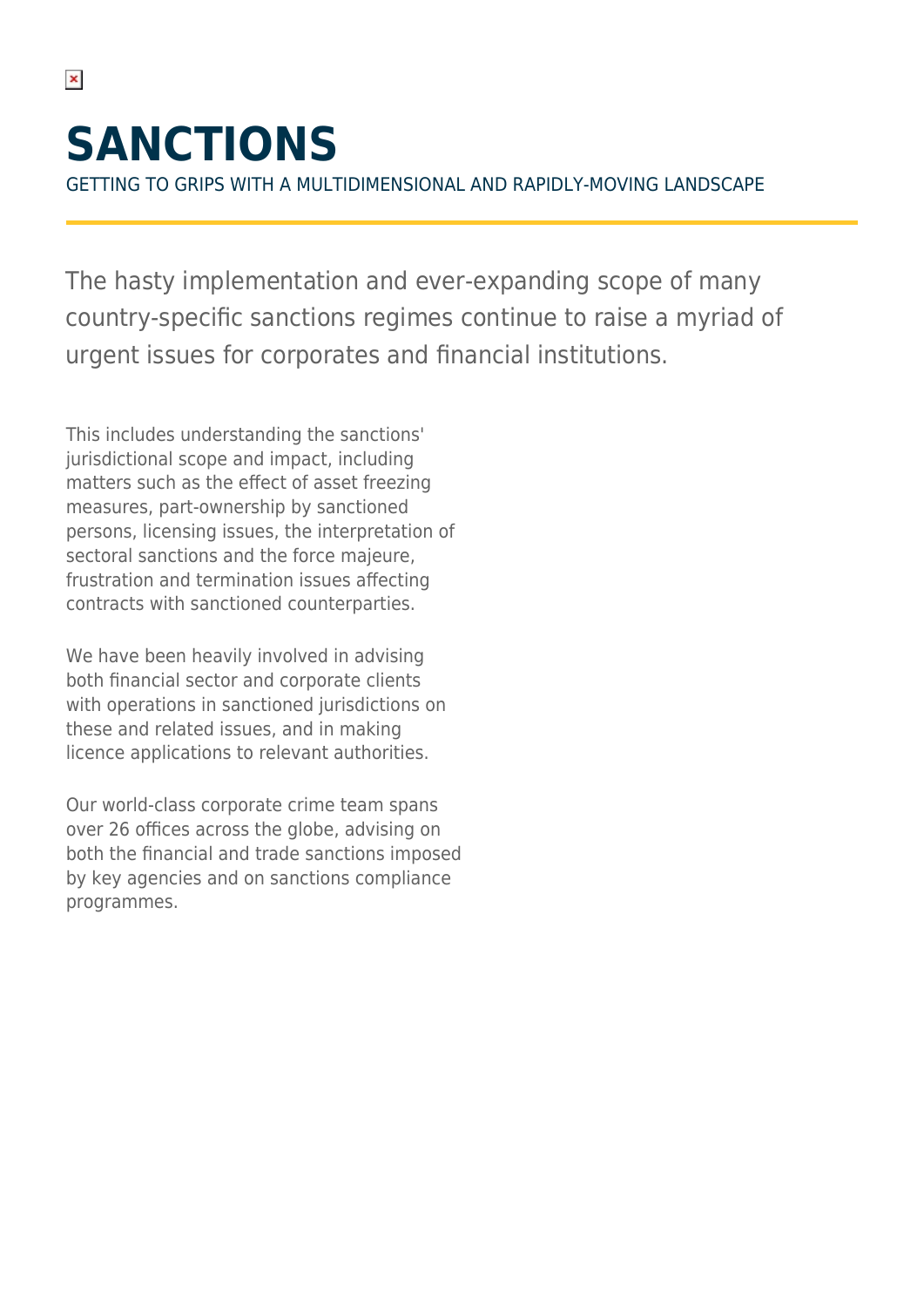#### **RELATED CONTENT**

**[FSR AND CORPORATE CRIME](https://hsfnotes.com/fsrandcorpcrime/) [NOTES](https://hsfnotes.com/fsrandcorpcrime/)**

**[BANKING LITIGATION NOTES](https://hsfnotes.com/bankinglitigation/)**

**[SANCTIONS NOTES](https://hsfnotes.com/sanctions/)**

**[FS DISPUTES & REGULATORY](https://www.herbertsmithfreehills.com/latest-thinking/financial-services-disputes-regulation-podcast) [PODCAST](https://www.herbertsmithfreehills.com/latest-thinking/financial-services-disputes-regulation-podcast)**

We can help you with a full range of advice in respect of UN, EU, UK, Australian, Russian and US regimes involving, amongst others, the sanctions imposed in relation to Iran, Syria, Libya, Russia/Ukraine, Cuba, Iraq, Ivory Coast, Sudan, Myanmar and Zimbabwe.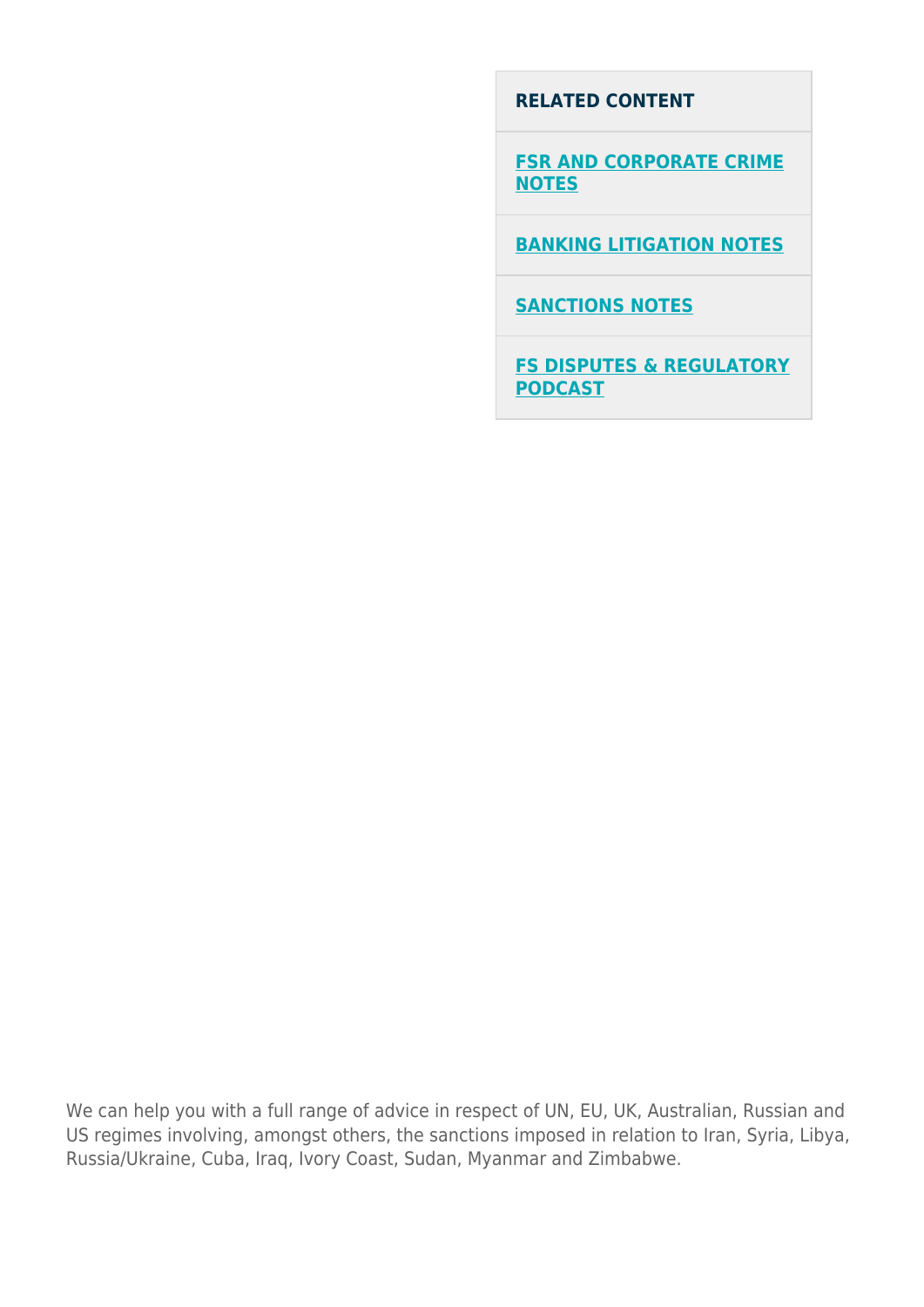## **RECENT EXPERIENCE**

#### **A NUMBER OF BANKS**

Advising a number of banks on sanctions compliance policies and procedures and their approach to screening in light of FCA expectations and the JMLSG guidance, and assisting with preparing for supervisory and thematic visits

#### **EU SUBSIDIARY OF A RUSSIAN FINANCIAL SERVICES COMPANY**

 Advising in relation to possible exposure under EU sanctions laws in connection with entry into the Iranian market

#### **A FTSE 100 COMPANY**

Advising in relation to the preparation and updating of sanctions summaries on a jurisdiction by jurisdiction basis by way of guidance for staff, covering the UK, EU and US regimes

#### **GLOBAL ENERGY MAJOR**

Advising on Iranian sanctions issues in respect of a major offshore JV subject to specific derogations from US and EU sanctions regimes